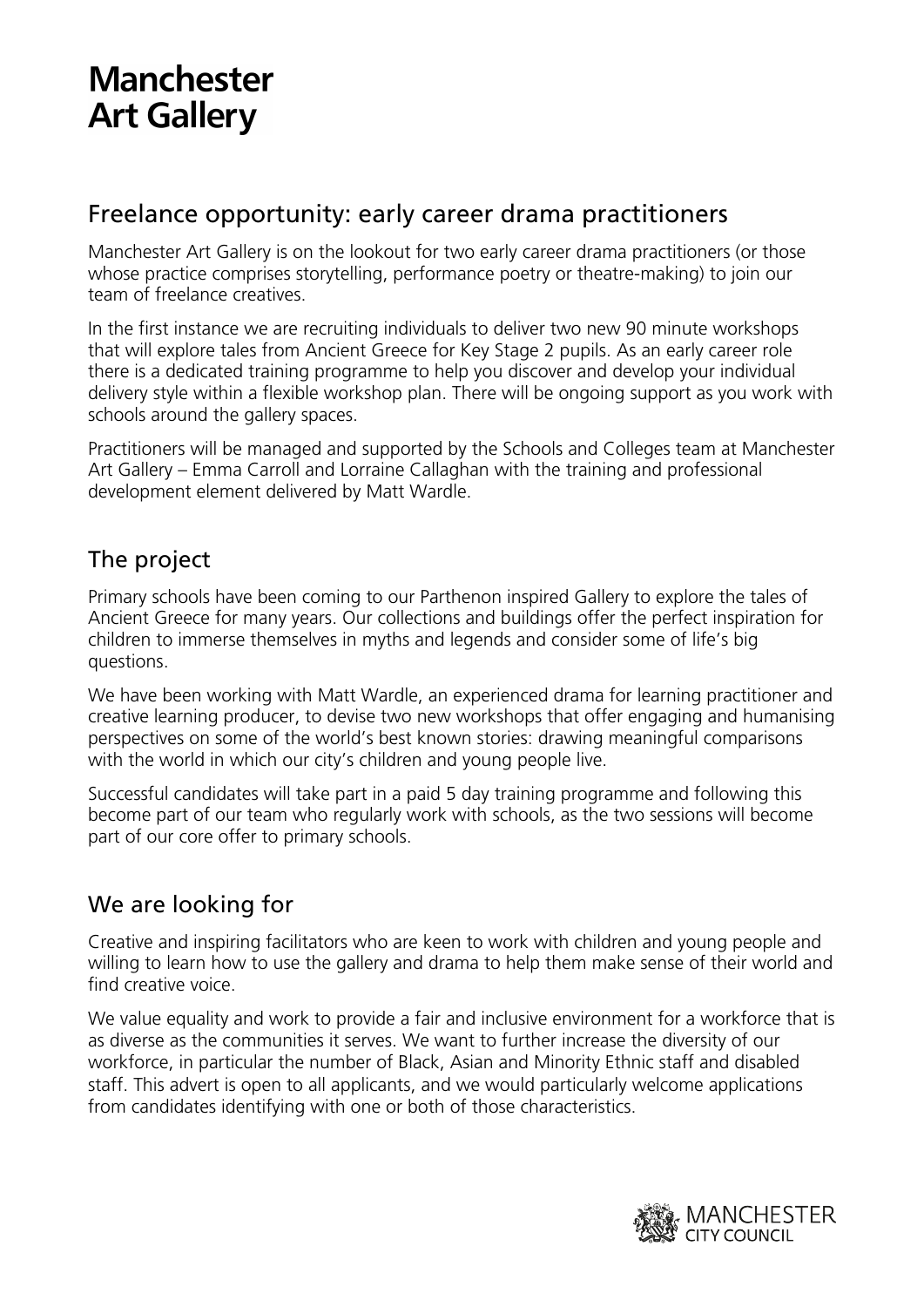# **Manchester Art Gallery**

You should have

- Ability to work at Manchester Art Gallery, with some regular availability between Tuesday - Friday, 9am-3pm
- Strong values of equity and inclusion
- Passionate about arts and culture with an eagerness to learn
- 18 years old or older
- Have had at least 3 years informal or formal training in some form of drama practice (this could include, for example, regular attendance in a youth or young people's theatre group)
- Experience of leading a drama or creative activity with others (children and young people or adults), in a paid or unpaid capacity

## How to apply:

Tell us

- Your name, contact details and a bit about yourself,
- What does arts and culture and/or drama mean to you
- How you meet the criteria
- Why you would like to be part of this project

#### You can do this

- in writing (max 500 words) or
- by recording your response in an audio or visual format (max 3 minutes)

Applications should be sent by midnight 29th June 2022 to Lorraine Callaghan at [lorraine.callaghan@manchester.gov.uk](mailto:lorraine.callaghan@manchester.gov.uk)

We are very happy to answer any questions before you apply.

After receiving your applications, we will shortlist 4 applicants to take part in a paid half-day workshop, on 12th July to learn more about the workshop and explore drama delivery together. Each participant will receive £50.00 to take part.

Following this workshop we will select two drama practitioners to work with.